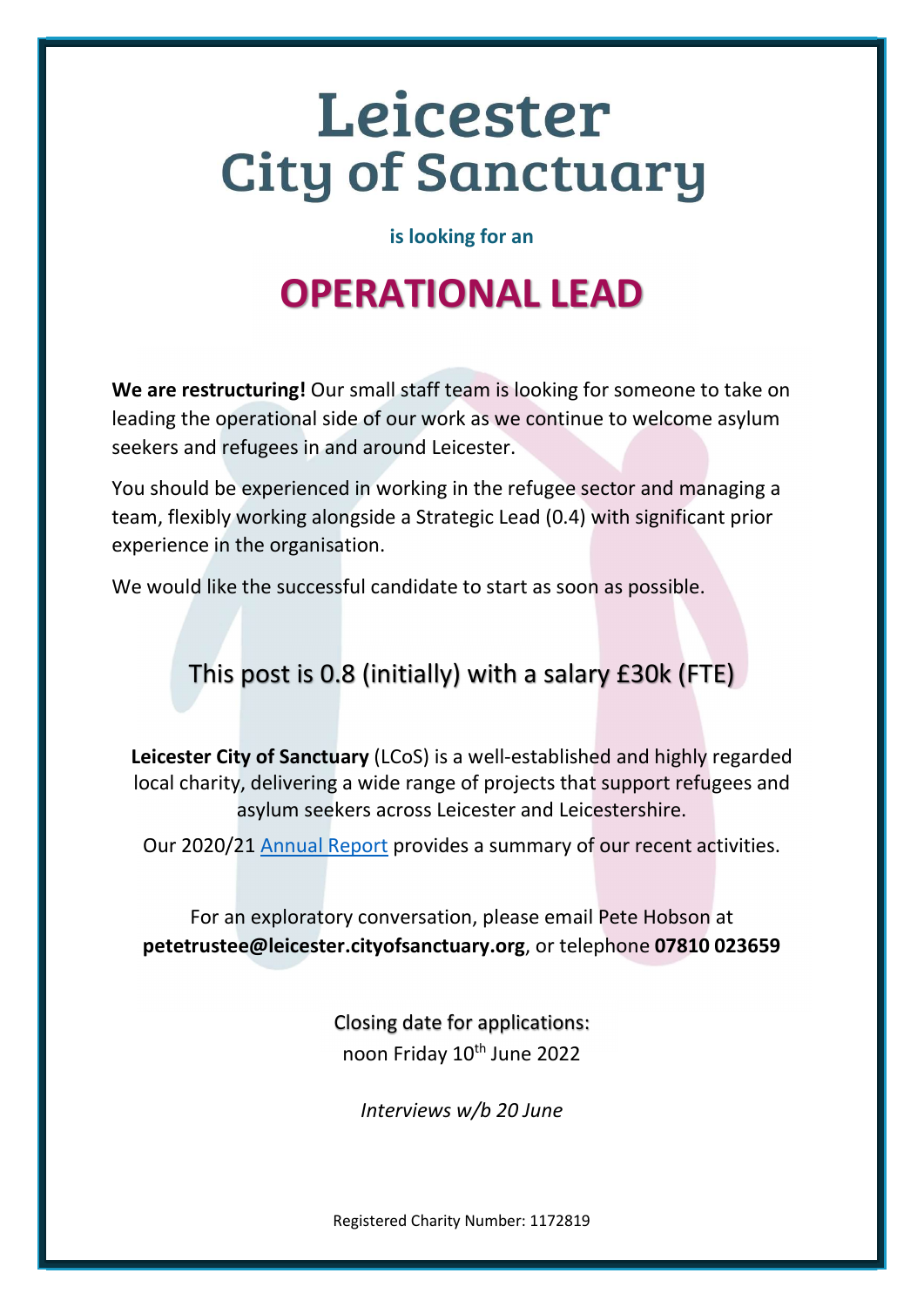#### **LEICESTER CITY OF SANCTUARY**

#### **JOB DESCRIPTION**

#### **OPERATIONAL LEAD**

| <b>JOB PURPOSE</b>       | To co-ordinate and oversee the operational activities of Leicester City of |
|--------------------------|----------------------------------------------------------------------------|
|                          | Sanctuary, leading a small staff team and working in partnership with      |
|                          | volunteers, including those with lived experience of seeking sanctuary     |
| <b>REPORTING TO</b>      | The Chair of Trustees and through her/him to the Board of Trustees         |
| <b>WORKING ALONGSIDE</b> | Strategic Lead (0.4)                                                       |
| <b>RESPONSIBLE FOR</b>   | <b>Two Project Coordinators</b>                                            |
|                          | Finance and Admin officer                                                  |
| <b>MANAGED BY</b>        | The Chair of Trustees                                                      |
| <b>HOURS</b>             | 4 days per week (37.5 hour week) to be worked flexibly                     |
| <b>SALARY</b>            | £30k FTE with 4% contribution to Workplace Pension Scheme                  |
| <b>HOLIDAYS</b>          | 28 days FTE = 21 days, plus 7 days to include public holidays              |
| <b>LOCATION</b>          | Home based and attending LCoS activity as necessary                        |
|                          | Option of city centre office base under consideration                      |
| <b>SAFEGUARDING</b>      | Enhanced DBS check will be required                                        |

#### **RESPONSIBILITIES AND DUTIES**

The Operational Lead and the Strategic Lead will work collaboratively, taking a lead or supporting in specific areas as indicated. Overall accountability for work will be from Operational Lead to Trustees.

#### Lead responsibilities

- Have overall responsibility for the practical work of the charity
- Oversee all operational elements of the work, including final responsibility for the weekly Hub activity, but acting as point of reference for all other areas of activity
- Line manage project coordinators and finance/admin officer, to include coaching and development of staff
- Responsible for operation of Safeguarding policy and procedures
- Develop the volunteer strategy and cohort
- Be first point of external contact for the charity
- Represent the charity to external partners and media
- Develop new partnerships with external bodies
- Engage with supporters

#### Support for Strategic Lead

- Engage with Fundraising strategy and applications
- Support existing partnerships with external bodies
- Help develop strategic vision and direction

#### Duties

#### **Operational**

1. Coordinate the work of Leicester City of Sanctuary within the agreed organisational structure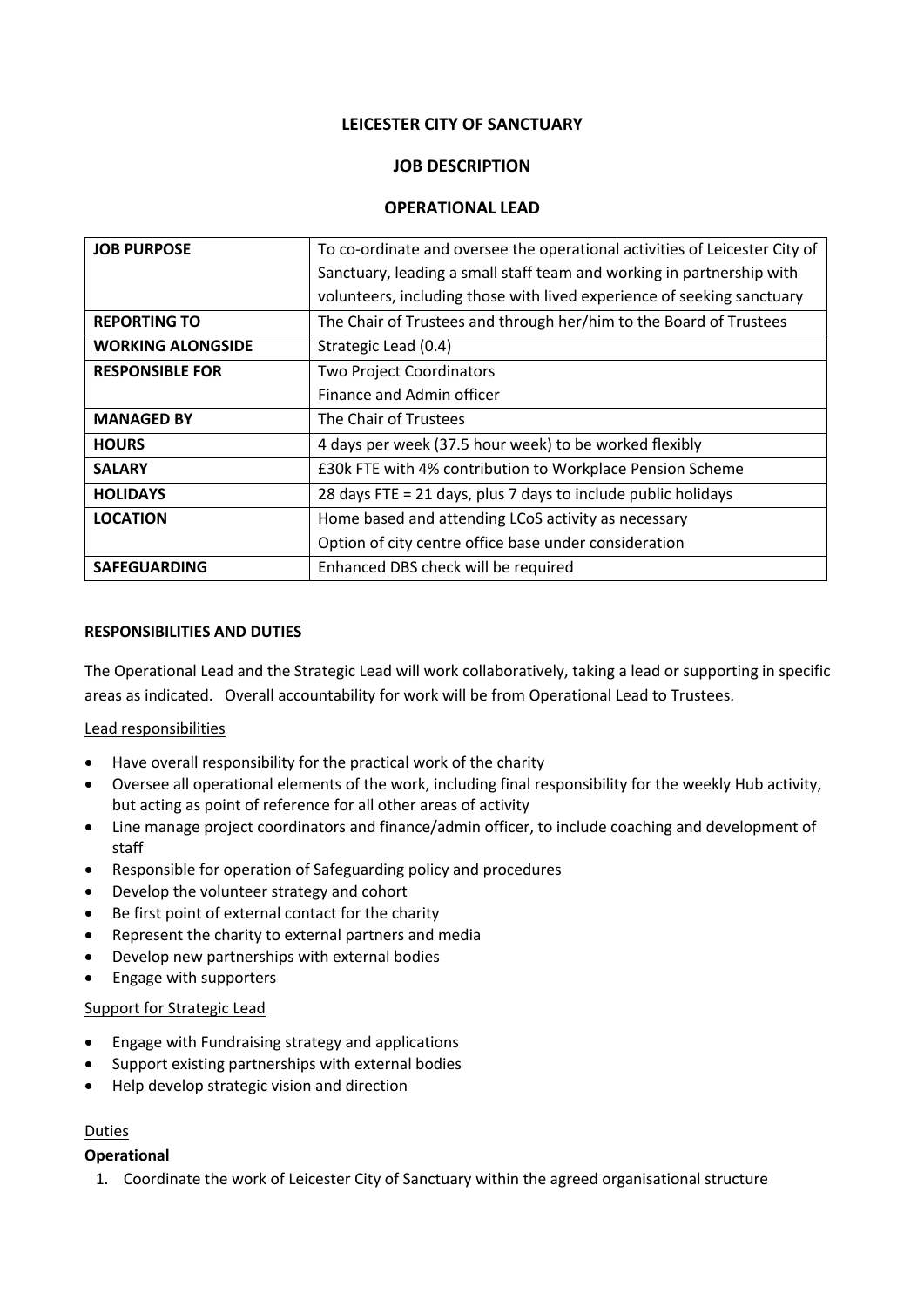- 2. Meet regularly with the Chair of Trustees to discuss the work and to agree with him/her the direction of travel
- 3. Work collaboratively with the Strategic Lead
- 4. Line-manage the Project Officers and Finance and Admin Officer
- 5. Lead the Staff Team, ensuring good communication between members of the team and volunteers
- 6. Convene and chair the Operational Team on a quarterly basis, ensuring that minutes are recorded and circulated to all those who need to know.
- 7. Work with the staff Team to ensure that the weekly 'Hub/Drop in' centre for asylum seekers and refugees runs effectively and meets the needs of it users
- 8. Ensure ongoing recruitment, induction, training and support of sufficient volunteers to lead and/or contribute to the different activities, actively promoting opportunities to involve asylum seekers and refugees in the running of the organisation.
- 9. Administer Leicester City of Sanctuary's Hardship Fund.
- 10. Oversee staff and volunteer compliance with LCoS Safeguarding policy and procedures and report on any issues to the Safeguarding Trustee

#### **Communications and relationship building**

- 11. Build and maintain links with the national City of Sanctuary network, ensuring that new developments for Leicester City of Sanctuary sit well with the mission and values of the national City of Sanctuary movement.
- 12. Ensure members and supporters are kept abreast of Leicester City of Sanctuary activity through regular newsletters and other communications.
- 13. Develop new partnerships with external bodies

#### **Planning and reporting**

- 14. Prepare regular reports to Trustees and attend the Trustees meeting to discuss this and other matters, informing them and seeking their collective approval for new developments and any significant changes in policy or practice.
- 15. Work with the Chair of Trustees to prepare and submit annual reports to the organisation's AGM and to the Charity Commission.

#### **Working with Strategic Lead to**

- 16. Implement the Strategic Plan, and develop short, medium and long term action plans
- 17. Identify possible new opportunities for Leicester City of Sanctuary that respond to the changing needs of asylum seekers and refugees.
- 18. Identify possible new funding sources and initiate the process of making applications, working on this with interested others wherever possible.
- 19. Liaise with existing partners and other stakeholders in Leicester City of Sanctuary, locally, regionally and nationally, keeping them informed of developments and seeking their counsel as needed.

#### **Other**

20. Undertake reasonable requests for such other duties as are required to ensure the smooth and purposeful running of Leicester City of Sanctuary, subject to overall hours available